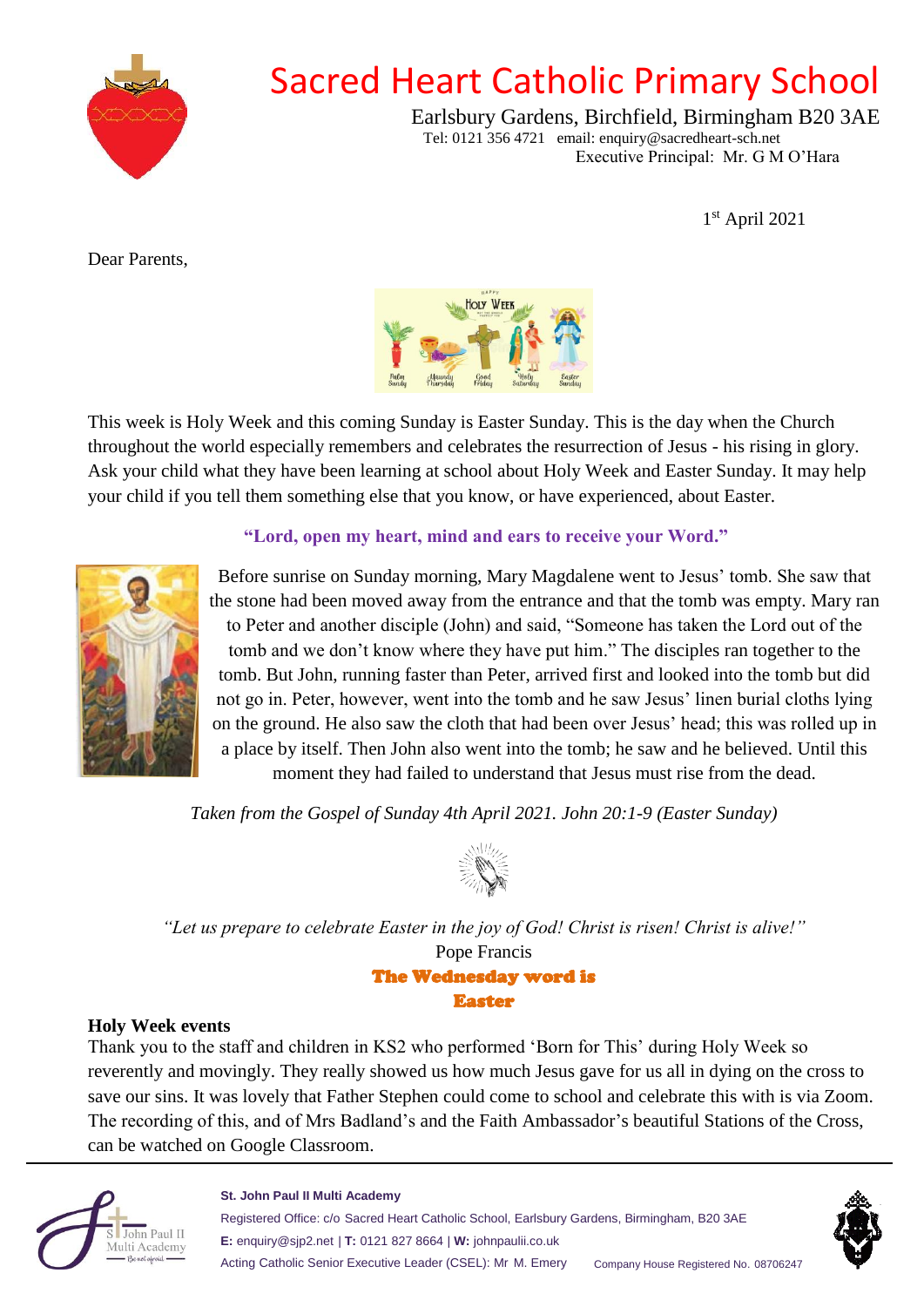

# Sacred Heart Catholic Primary School

Earlsbury Gardens, Birchfield, Birmingham B20 3AE Tel: 0121 356 4721 email: enquiry@sacredheart-sch.net

Executive Principal: Mr. G M O'Hara

### **Start of the school day**

To increase the opportunities for learning at the start of the day, the school day will start **from 8.50am each morning from Monday 19th April**. The gates will be open from 8.40am and the children will make their way into school at this time with an adult.

Please ensure your child is in school by this time as letters will begin to be sent for children who are repeatedly late. Thank you for your support with this matter.

#### **Easter services at Sacred Heart Catholic Church**

Please make every effort to attend church over Easter. Father Stephen would love to see our families celebrating in person. If you cannot attend church, Father is encouraging families to attend on-line with the Archbishop at St. Chad's Cathedral using the following link.

[https://www.stchadscathedral.org.uk/](#page-0-0)

#### **Sacred Heart and St Margaret Mary Church mass times**

| Good Friday-   | 3.00 <sub>pm</sub> |
|----------------|--------------------|
| Holy Saturday- | 8.00 <sub>pm</sub> |
| Easter Sunday- | 10.00am            |

#### **Sacramental Celebrations**

We are praying that children in Years 3 and 4 will be able to celebrate the most important Sacrament of receiving their First Holy Communion at Church on **Sunday 23rd May during 10.30am mass.** Children in Years 5 and 6 will also be celebrating the Sacrament of Confirmation on **Thursday 27th May at 4.00pm.**

Sadly, due to ongoing restrictions, we will not be asking our school community to come and join us in celebration, However, please keep these children in your prayers as they prepare and pray for them on their special Sacramental days.

## **Lenten almsgiving- Father Hudson's Care Homes**

We have been overwhelmed with our family's generosity in donating money for The Father Hudson's Good Shepherd appeal via the Easter egg raffle, sponsored activities and non uniform days. You and your children have raised an incredible £292.00 for this worthy cause. We appreciate this so much as we fully understand that many families are struggling financially themselves. This is truly faith in action. Thank you.

#### **Google Classroom- Holiday Homework Projects**

Children have made great progress and have worked extremely hard this half term and we wish to keep this momentum going over the holidays. All children will be set homework projects on Google Classroom to keep them learning and busy over the holidays. Any children without devices at home will be provided with paper based homework projects. These projects will really help to build on your child's knowledge of new topics before returning to school so it is very important that they complete as much as possible.